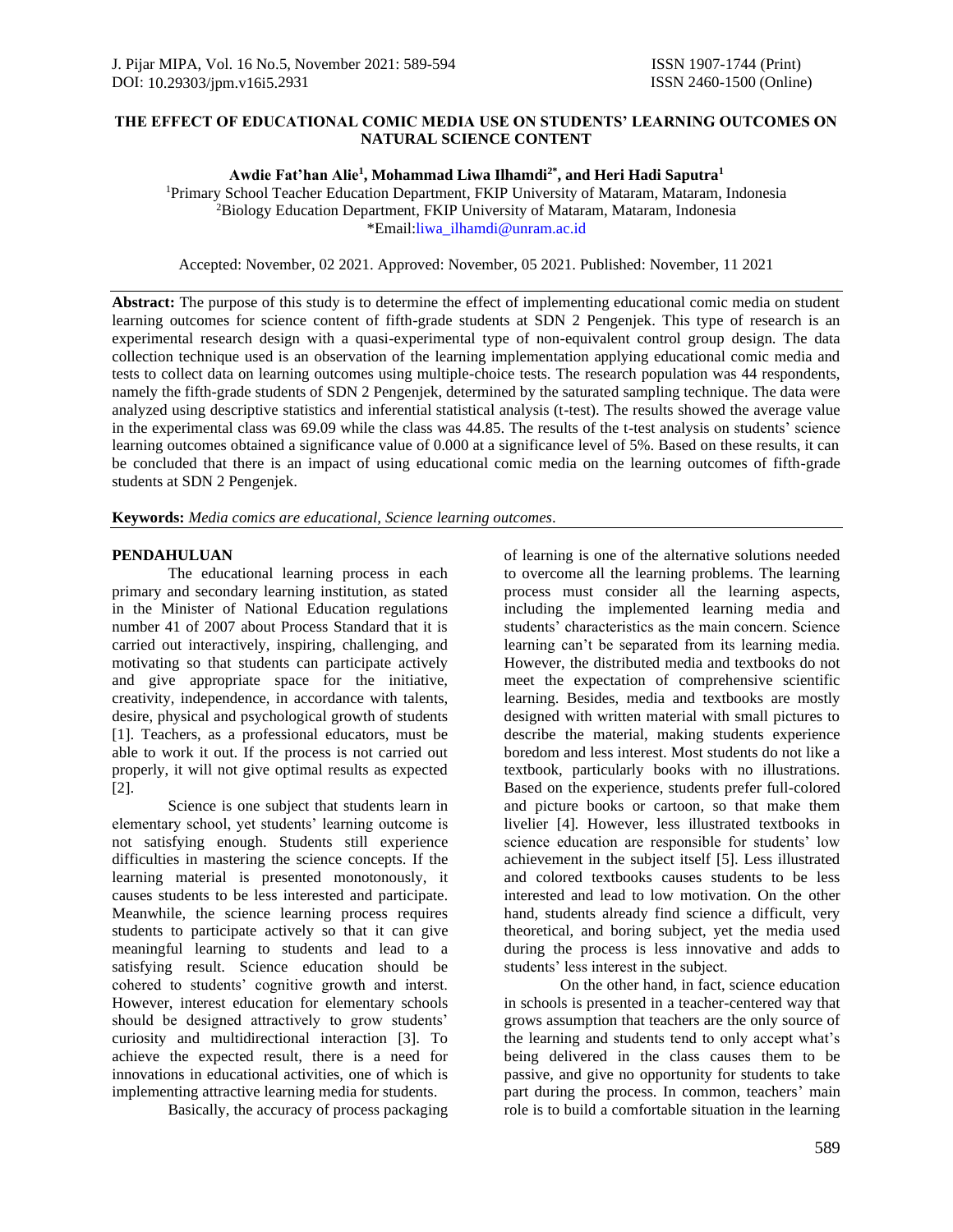process [7]. These are suspected as the factors of students' low learning motivation in which leads to the poor performance. Learning outcome is defined as students' achievement and expressed in the form of score which is obtained from the test results of a certain subject, the test result is defined as the skills students gained after the learning process takes place.

The problems, as what explained above, can be solved if the teachers implement the learning process which can attract students' attention. Hence, a teacher must apply the learning media which is aimed to create an active and attractive learning process so that it can make students to be more interested, focus, and understand the material [9]. The media is consisted of several educational components which is functioned as learning sources and offer a learning strategy. A learning media can be called and defined as one if it is used to deliver the material in which it can convey the purposes of learning in a way students can achieve as previously stated by Brigs and quoted by (Sadiman) that the learning media can convery the message and attract students' attention so that they will be highly motivated in the learning process [10]. Media can be divided into 3 parts which consist of visual, audio, and audiovisual media [11]. The media which assisted by illustrated stories is one of the way to attract students' attention in the preparation step of learning process, to be specific is to implement educational comic media. Educational comic media based on the learning material is an imajinative and attractive media implemented in the scince education, educational comic can build a pleasant learning atmosphere through the arranged storylines [12]

Educational comic is one of the reading or visual illustrated media which contains learning content and has the control to directly communicate the data [13]. In this concept, students can notice the natural conditions that can't be pictured.

Furthermore, students can be aware of the pollution and how it affects health in the form of pictures or illustrated media in which helps students to have a better understanding to the content being presented. Comic defined as illustrations and symbols which are arranged in a certain order aims to provide information to the readers [14]. Implementation of educational comic media will ease students to understand the learning content and give a more condusive learning process.

Based on the background explained above, the study titled "The Effect of Educational Comic Media Use to Students' Learning Outcome on Natural Science Content" was conducted in SDN 2 Pengenjek. The formulation of problems in the study is whether there is an effect of educational comic media on the natural science learning outcome of fifth-grade students at SDN 2 Pengenjek. The purpose of the study is to determine the effect of educational comic media on natural science learning outcomes of fifth-grade students at SDN 2 Pengenjek.

## **RESEARCH METHODS**

The study is a quantitative study with quasi-experimental type *nonequivalent control group design* because the design applies two groups of study, respectively control and experiment, in which each class isn't randomly.

The study was conducted at SDN 2 Pengnejek in the second semester of the academic year of 2020/2021. The study population was fifthgrade students at SDN 2 Penganjek, with a total of 44 students. The sample was taken using the saturated sampling method, in which the total amount of population is taken as a sample [15]. The type of the study is quasi-experiment using *a nonequivalent control group design. The* study design is presented in the table below.

Table 1. Study Design

| Class      | Pretest | Treatment | Posttest |  |
|------------|---------|-----------|----------|--|
| Experiment |         |           | بں       |  |
| Control    |         |           | U4       |  |

The data collection method was carried out by observation and tests. Observation is used to collect the data related to the implementation of educational comic media during the learning process. Test in the form of multiple choices is used to collect data of cognitive science learning outcomes, in which previously had been passed the expert judgement and realibity test. The collected data was analyzed using descriptive analysis and inferential statistic analysis (t-test). The data in the study is presented in graph.

Before testing the hyphotesis, several prerequisite tests must be done at an early stage of the study, namely normality and homogeneity tests. Normality test of the data distribution is done to determine whether the data of two groups are normally distributed or no. The normality test of students' science learning outcomes was analyzed using *kolmogorov smirnov* with calculation of SPSS 21 for windows. The data is categorized as normally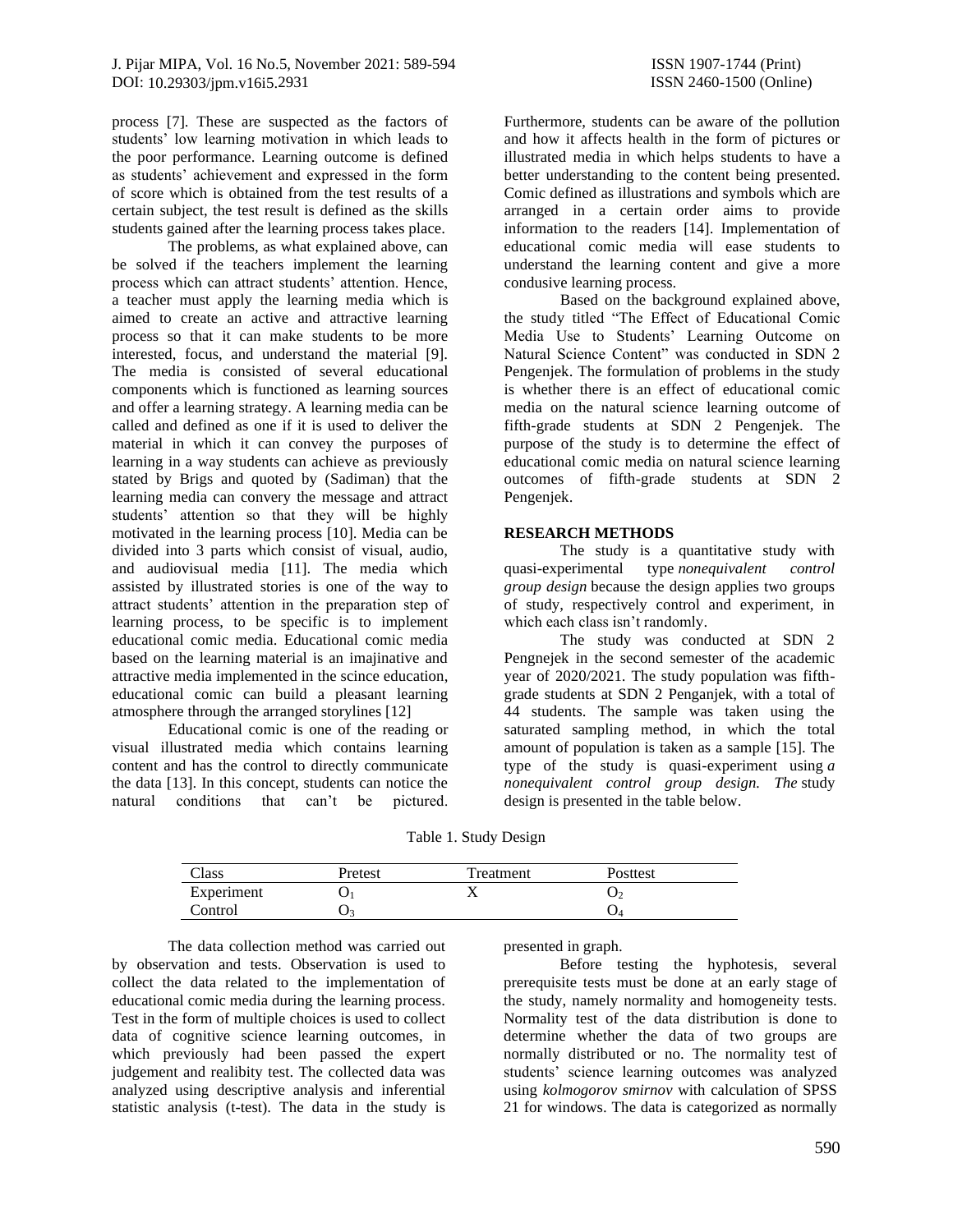J. Pijar MIPA, Vol. 16 No.5, November 2021: 589-594 ISSN 1907-1744 (Print) DOI: [10.29303/jpm.v16i5.2931](http://dx.doi.org/10.29303/jpm.v16i5.2931) ISSN 2460-1500 (Online)

distributed if the value greater than 0.05 at significance level of 5%. Homogenity test was done to determine the data distribution was completely homogeneous. Homogenity test of both groups used *Levene statistic* with calculation of SPSS 21 for windows. The data is categorized homogenous if the value is greater than 0.05 at significance level of 5%.If the value is lower than 0.05 at significance level 0f 5%, data is categorized as not homogenous. The analysis method of hyphothesis test was t test using independent sample t-test formula.

#### **RESULTS AND DISCUSSION**

In order to picture students' science learning outcome, tha data was analyzed descriptively to determine the highest, lowest, average values, and deviation standard. The data results of descriptive analysis are presented in Table 2.

|  | Table 2. Descriptive data of students' science learning outcome of experiment and control groups |  |  |  |
|--|--------------------------------------------------------------------------------------------------|--|--|--|

| Class      | The number<br>of data | Highest<br>value | Lowest value Average | value | Deviation<br>standar |
|------------|-----------------------|------------------|----------------------|-------|----------------------|
| Experiment | 22                    | 93               | 40                   | 69.09 | 14,63                |
| Control    |                       | 60               | つつ                   | 44.85 | 10,53                |

Based on the Table 2 presented above, the number of students in the experiment and control groups was each 22 students. The average value of experiment group was 55.45, while the control group was 40.91, the highest value of both groups was 80 while the lowest value of experiment and control group was respectively 33 and 7, in which only one student passed the pretest and two students in the control group respectively 80 and 73.3 while the other students' got the value under 70.

In the post test, students in experiment class

got average value of 69.09 with the highest and lowest value respectively 93.33 and 40.00, in which 17 students got above 60 categorized as passed while 5 students got under 60 categorized as not passed. Meanwhile in the control class, the average value was 44.85 with the highest and lowest value respectively 60.00 and 26.67. In the control class, 17 students who got value under 60 didn't pass, while the 5 students passed with value above 60. The data is presented in the following graph (Figure 1).



Figure 1. Comparison Graph of Pretest and Posttest for Experiment and Control Group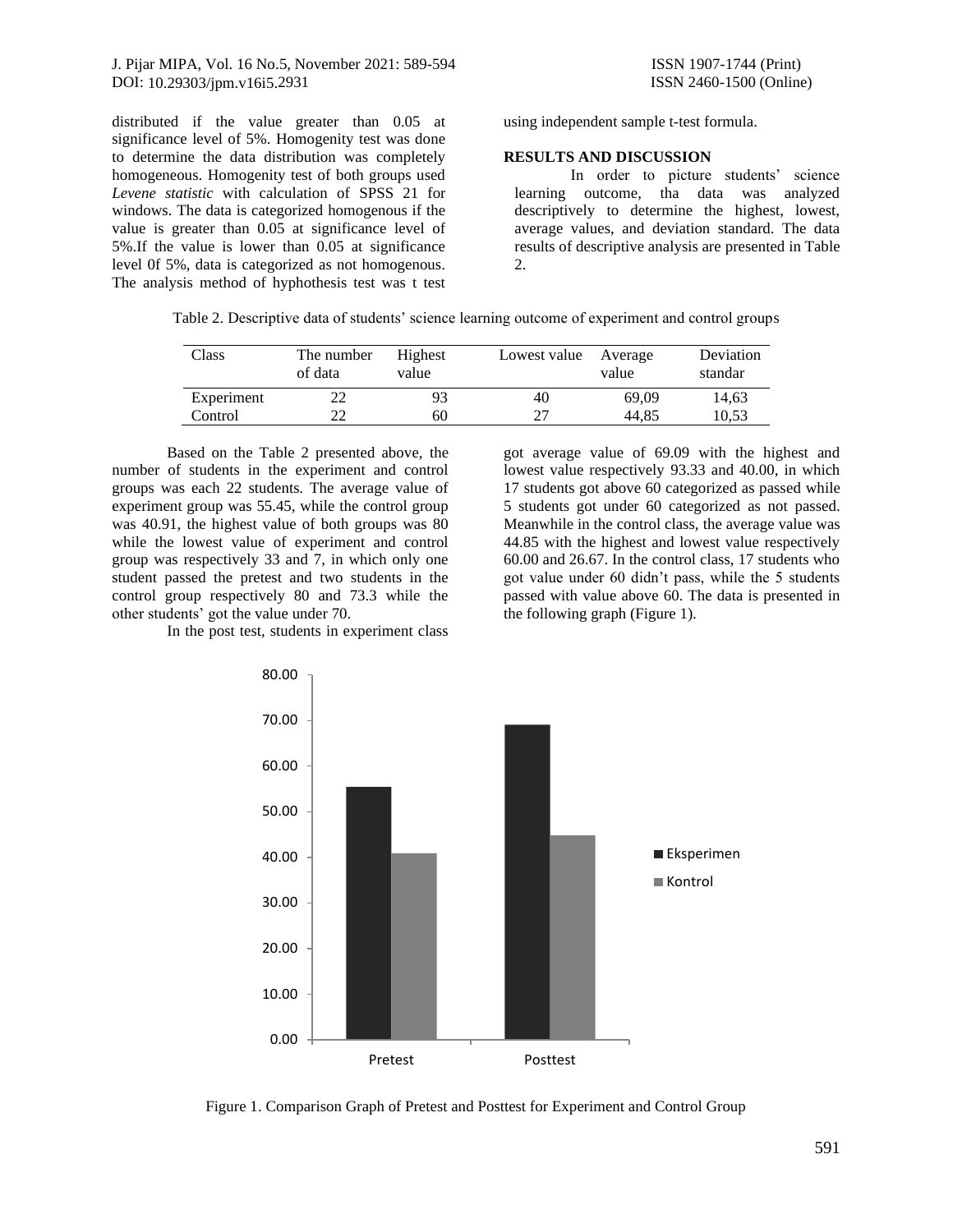J. Pijar MIPA, Vol. 16 No.5, November 2021: 589-594 ISSN 1907-1744 (Print) DOI: [10.29303/jpm.v16i5.2931](http://dx.doi.org/10.29303/jpm.v16i5.2931) ISSN 2460-1500 (Online)

Prerequisite test, namely normality and homogeinity tests, was carried out after the descriptive analysis result obtained. Normality test was carried out to determine whether the data of both groups was distributed normally. Based on the calculation using SPSS 21 for windows, the data value of significancy was .061 and .200 for pretest and .200 and .200 for posttest. If it is being interpreted, the value became 0.061 and 0.200 for prestest and 0.200 and 0.200 for pretest. Compared to significance level of 0.05, the significance level of both groups' normality test was greater than 0.05, therefore the data in this study was distributed normally.

Homogeinity test was carried out in the next step using SPSS 21 for windows, the significancy

value obtained in the pretest and posttest was 0.087 > 0.05, therefore the pretest and posttest variants categorized as homogenous. Based on the analysis result of prerequisite test, the data of students' science learning outcome of students in the experiment and control class was normal and homogenous, therefore the t-test could take place at the next step.

The hyphothesis of study tested whether there was significant difference of students' science learning between students who learned using educational comic media and students who learned conventionally. hyphothesis test was carried out using t-test statistic using *independent sample t-test*  fotmula.

| Levene's Test<br>for Equality of<br>Variances |       |      |       |        | t-test for equality of mens |                           |                              |          |                                                       |
|-----------------------------------------------|-------|------|-------|--------|-----------------------------|---------------------------|------------------------------|----------|-------------------------------------------------------|
|                                               | F     | Sig. | T     | Df     | Sig.<br>$(2 -$<br>Tailed    | Mean<br><b>Difference</b> | Std. error<br>differenc<br>e | Lower    | 95% Confidence interval of<br>the difference<br>Upper |
| Science<br>learning                           | 3.150 | .083 | 6.269 | 42     | .000                        | 24.18182                  | 3.85718                      | 16.39772 | 31.96591                                              |
| outcome                                       |       |      | 6.269 | 38.224 | .000                        | 24.18182                  | 3.85718                      | 16.37488 | 31.98876                                              |

Table 3. Hyphothesis Test

The results of t-test above showed that value of Sig(2-tailed) was 0.000 which was lower than 0.05. Therefore, it can be interfered that there is an impact of educational comic media use to students' science learning outrome of fifth grade students at SDN 2 Pengenjek.

Discussion related to the result of hyphothesis test was carried out based on the analysis result of independent variable, namely the educational comic media, dependent variable namely the students' science learning outcome on the learning material of Fungi and Human Digestive System Disorders.

The results of the study found that there is an effect of educational comic media use to fifth grade students' science learning outcome at SDN 2 Pengenjek in the academic year of 2020/2021. The effect is proved by the results of the data analysis which found there was a positif and significant difference between the average values before and after the treatment. The results of study is in accordance with the previous study about Learning Reference to Students' Learning Outcomes using Science Comic got a value of  $64.776 \pm 15.941$  (X) ±SB) in the category of very significant compared to

students' learning outcome when using conventional text book with a value of  $47.771 \pm 14.319$  (tcount = 6.873 ;  $P = 0,000$ . Therefore the average value of students' science learning outcome was 35.59 % in the category of very significant. [16].

The early stage of the study was carried out by conducting pretest to the students in order to determine students' initial knowledge and skills. The average value of students' pretest was 55.45 with the highest and lowest value respectively 80 and 33.33. The next step done was giving treatment to students by implementing educational comic media of science content in two meetings. The first meeting was held on May 24, 2021 while the second one was on May 25, 2021. Students' did the posttest after the treatment in order to determine the students' learning outcome of the natural science content. The average values of the posttest, the highest, and the lowest value respectively 63.09; 93.33; and 40.00.

The constraint during the study was the matter of a very short time, namely only 4 meetings in each class, so that students in the experiment class weren't familiar enough to learn using educational comic since they were adapted to lecture method, as the saying goes "Old habits die hard". However,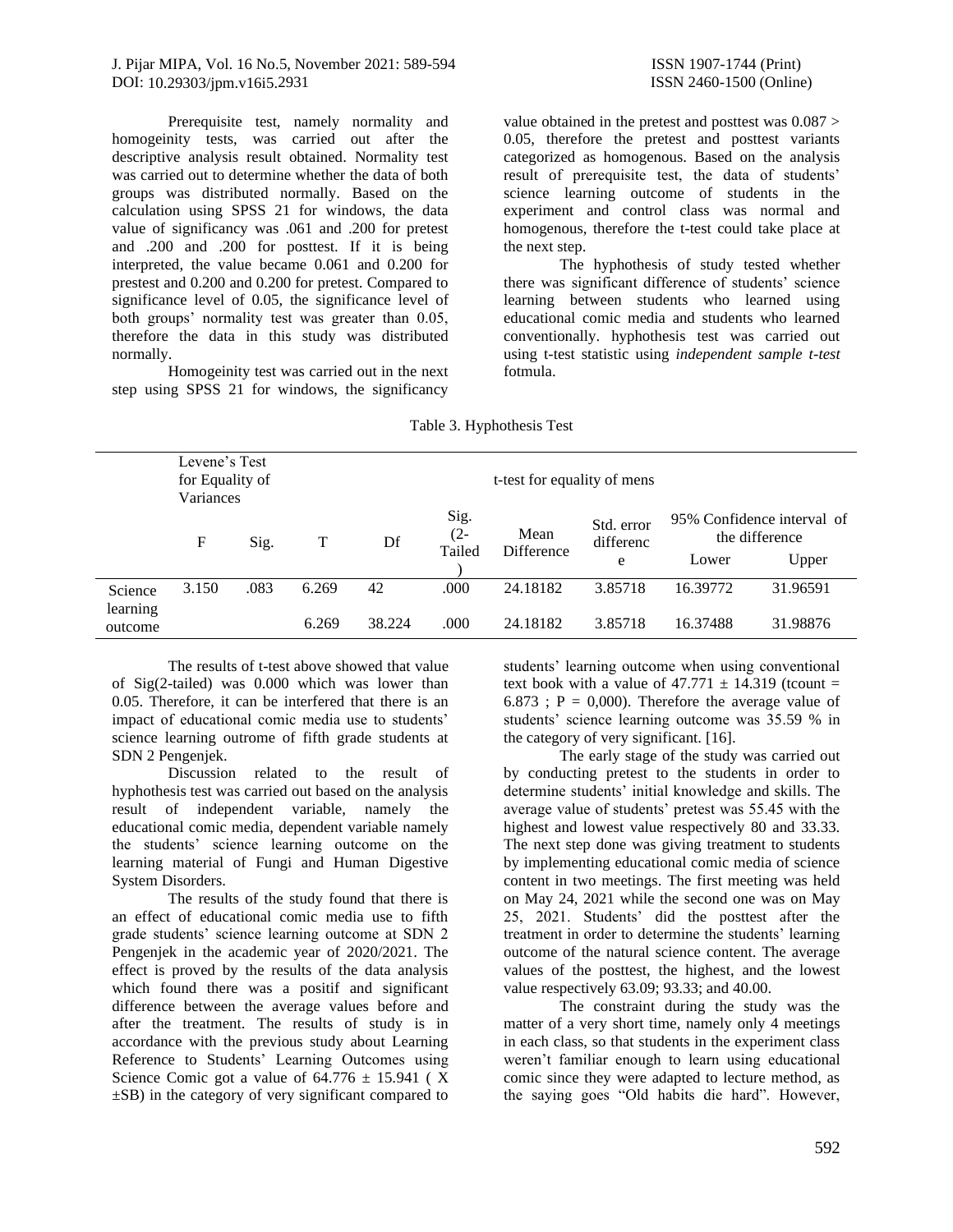J. Pijar MIPA, Vol. 16 No.5, November 2021: 589-594 ISSN 1907-1744 (Print) DOI: [10.29303/jpm.v16i5.2931](http://dx.doi.org/10.29303/jpm.v16i5.2931) ISSN 2460-1500 (Online)

students were quite active and paid a good attention when the learning process of implementing educational comic media was held. This is probably because the educational comic media is a learning media that emphasizes image in the form of cartoons and students in elementary school are still at the concrete thinking level makes them easier to remember things in the form of illustration instead of written material. Therefore, the implementation of educational comic media during the learning process of science gives impact to students learning outcomes.

Students became interested and motivated during the learning process when the educational comic media was implemented in the class, it also eased students to understand the learning material, and they seemed to get very excited to learn using the media prepared by the researcher [17].

Based on the explanation above, it can be concluded that the implementation of educational comic media in the natural science content gives an impact to the learning outcomes of fifth grade students at SDN 2 Pengenjek in the academic year of 2020/2021.

### **CONCLUSION**

Based on the study results, data analysis, and discussion explained above, it can be concluded that the average value of the experiment class was 69.09 while the control class was 44.85. The significant results were  $0.000 < 0.05$ , which indicated an impact of educational comic media on the science learning outcomes of fifth-grade students at SDN 2 Pengenjek, Jonggat, Central Lombok district in the academic year of 2020/2021.

### **REFERENCES**

- [1] Permendiknas No.41, P. (2007). Standar Proses Pendidikan Nasional. Jakarta: Menteri Pendidikan Nasional Republik Indonesia.
- [2] Werimon, S., Damopolii, I., & Nunaki, J. H. (2017). Pengaruh Model Pembelajaran STAD Dipadu Media Pembelajaran Komik Materi Sistem Pencernaan Manusia terhadap Hasil Belajar Siswa. Jurnal Eksakta Pendidikan (JEP), 1(2), 33-40.
- [3] Yasa, A. D., & Chrisyarani, D. D. (2018, October). Pengaruh Media Komik Tematik terhadap Hasil belajar Siswa kelas V SD. In Prosiding Seminar Nasional Multidisiplin (Vol. 1, pp. 92-95).
- [4] Eleta, I., & Margiati, K. Y. Pengaruh Penggunaan Media Komik Sains terhadap Hasil Belajar Ilmu Pengetahuan Alam di Sekolah Dasar. Jurnal Pendidikan dan Pembelajaran Khatulistiwa, 5(10).
- [5] Andriyani, F., & Kusmariyatni, N. N. (2019). Pengaruh Media Komik Berwarna terhadap Hasil Belajar IPA Siswa. Jurnal Pedagogi Dan Pembelajaran, 2(3), 341-350..
- [6] Annisa, N. A. P. Pengaruh Penggunaan Media Komik Terhadap Hasil Belajar Ipa Pada Konsep Kondisi Lingkungan Terhadap Kesehatan (Penelitian Quasi Eksperimen Di Sekolah Dasar Negeri Sirnagalih 04 Bogor).
- **[7]** Nurjannah, S. (2017). Pengaruh Media Komik Terhadap Hasil Belajar IPA Siswa Kelas V MIS Bidayatul Hidayah Pasar VII Tembung Kecamatan Percut Sei Tuan (Doctoral dissertation, Universitas Islam Negeri Sumatera Utara).
- [8] Saputro, H. B., & Soeharto, S. (2015). Pengembangan media komik berbasis pendidikan karakter pada pembelajaran tematikintegratif kelas IV SD. Jurnal Prima Edukasia, 3(1), 61-72.
- [9] Meidyawati, S., Rustono, W. S., & Hodidjah, H. (2018). Pengaruh Penggunaan Media Komik Terhadap Hasil Membaca Pemahaman Di Kelas V Sd Negeri 2 Gunung Pereng Kota Tasikmalaya. PEDADIDAKTIKA: Jurnal Ilmiah Pendidikan Guru Sekolah Dasar, 5(2), 283-295.
- [10]Alghazali, M. I. (2019). Pengaruh Media Cerita Bergambar Dan Literasi Membaca Terhadap Hasil Belajar Siswa Sekolah Dasar. JTP-Jurnal Teknologi Pendidikan, 21(3), 269-282.
- [11]Hardini, A. T. A. (2020). META-ANALISIS PENGARUH MEDIA KOMIK DALAM MENINGKATKAN HASIL BELAJAR. JISIP (Jurnal Ilmu Sosial dan Pendidikan), 4(4).
- [12]Haniyyah, W. U. Pengaruh Penggunaan Media Pembelajaran Komik Terhadap Aktivitas Belajar Siswa Sekolah Dasar. In Seminar Nasional Pgsd Unimed (Vol. 2, No. 1, pp. 150-155).
- [13]Puspitorini, R., Prodjosantoso, A. K., Subali, B., & Jumadi, J. (2014). Penggunaan media komik dalam pembelajaran IPA untuk meningkatkan motivasi dan hasil belajar kognitif dan afektif. Jurnal Cakrawala Pendidikan, 33(3).
- [14]Sugiyono. (2018). Metode Penelitian Kuantitatif, Kualitatif, dan R& D. Bandung: Alfabeta.
- [15]Parsaulian, R. (2017). Pengaruh Penggunaan Komik IPA Sains terhadap Hasil Belajar Kognitif Siswa SD pada Materi Rangka Manusia. Jurnal Pembelajaran Dan Biologi Nukleus, 3(1), 47-53..
- [16]Irawati, I., Ilhamdi, M. L., & Nasruddin, N. (2021). Pengaruh Gaya Belajar Terhadap Hasil Belajar IPA. Jurnal Pijar Mipa, 16(1), 44-48.